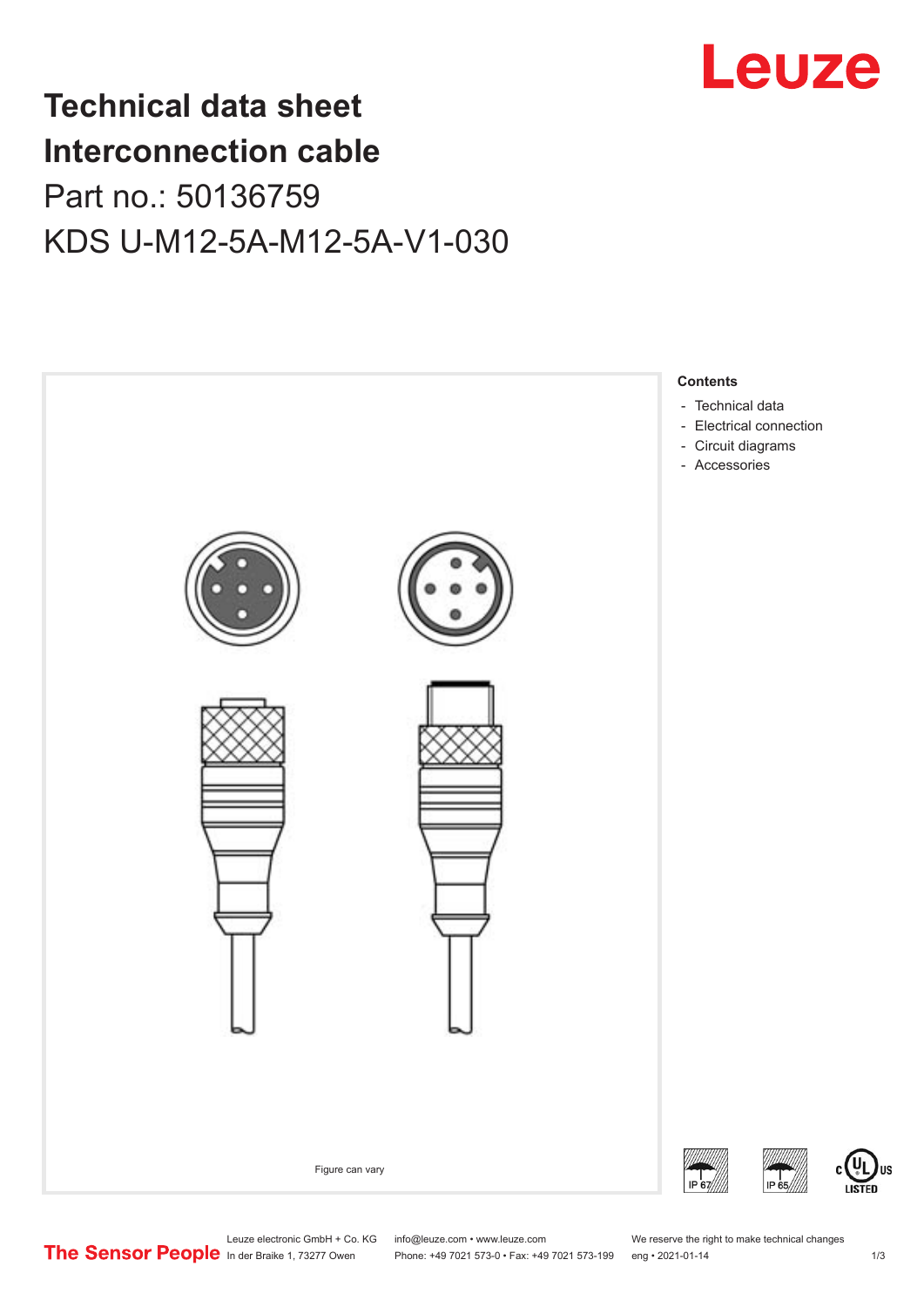## <span id="page-1-0"></span>**Technical data**

# **Leuze**

#### **Connection**

| <b>Connection 1</b>         |                       |  |  |
|-----------------------------|-----------------------|--|--|
| <b>Type of connection</b>   | Connector             |  |  |
| <b>Thread size</b>          | M <sub>12</sub>       |  |  |
| <b>Type</b>                 | Female                |  |  |
| No. of pins                 | 5-pin                 |  |  |
| Encoding                    | A-coded               |  |  |
| Version                     | Axial                 |  |  |
| <b>Connection 2</b>         |                       |  |  |
| <b>Type of connection</b>   | Connector             |  |  |
| <b>Thread size</b>          | M <sub>12</sub>       |  |  |
| <b>Type</b>                 | Male                  |  |  |
| No. of pins                 | 5-pin                 |  |  |
| Encoding                    | A-coded               |  |  |
| Version                     | Axial                 |  |  |
|                             |                       |  |  |
| <b>Cable properties</b>     |                       |  |  |
| <b>Number of conductors</b> | 5 Piece(s)            |  |  |
| Wire cross section          | $0.34 \, \text{mm}^2$ |  |  |
| <b>Sheathing color</b>      | <b>Black</b>          |  |  |
| <b>Shielded</b>             | <b>No</b>             |  |  |
| Silicone-free               | Yes                   |  |  |
| Cable design                | Interconnection cable |  |  |
| Cable diameter (external)   | $5 \text{ mm}$        |  |  |
| <b>Cable length</b>         | 3.000 mm              |  |  |

**Properties of the outer sheathing** Free of CFC, cadmium, silicone and

FT1

**Resistance of the outer sheathing** Good oil, gasoline and chemical

| Mechanical data              |                 |  |  |  |  |
|------------------------------|-----------------|--|--|--|--|
| <b>Width across flats</b>    | $13 \text{ mm}$ |  |  |  |  |
| <b>Certifications</b>        |                 |  |  |  |  |
| Degree of protection         | IP 65           |  |  |  |  |
|                              | IP 67           |  |  |  |  |
| <b>Certifications</b>        | c UL US         |  |  |  |  |
| <b>Classification</b>        |                 |  |  |  |  |
| <b>Customs tariff number</b> | 85444290        |  |  |  |  |
| eCl@ss 5.1.4                 | 27279201        |  |  |  |  |
| eCl@ss 8.0                   | 27279218        |  |  |  |  |
| eCl@ss 9.0                   | 27060311        |  |  |  |  |
| eCl@ss 10.0                  | 27060311        |  |  |  |  |
| eCl@ss 11.0                  | 27060311        |  |  |  |  |
| <b>ETIM 5.0</b>              | EC001855        |  |  |  |  |
| <b>ETIM 6.0</b>              | EC001855        |  |  |  |  |
|                              |                 |  |  |  |  |

## **Electrical connection**

**Sheathing material FIVC Suitability for drag chains** No

#### **Connection 1**

| Type of connection | Connector       |
|--------------------|-----------------|
| <b>Thread size</b> | M <sub>12</sub> |
| Type               | Female          |
| No. of pins        | $5 - pin$       |
| Encoding           | A-coded         |
| Version            | Axial           |

lead, easily machine-processable

resistance, flame retardant in accordance with UL 1581 VW1 / CSA

#### **Connection 2**

| Type of connection | Connector |
|--------------------|-----------|
| <b>Thread size</b> | M12       |
| <b>Type</b>        | Male      |
| No. of pins        | 5-pin     |
| Encoding           | A-coded   |
| Version            | Axial     |